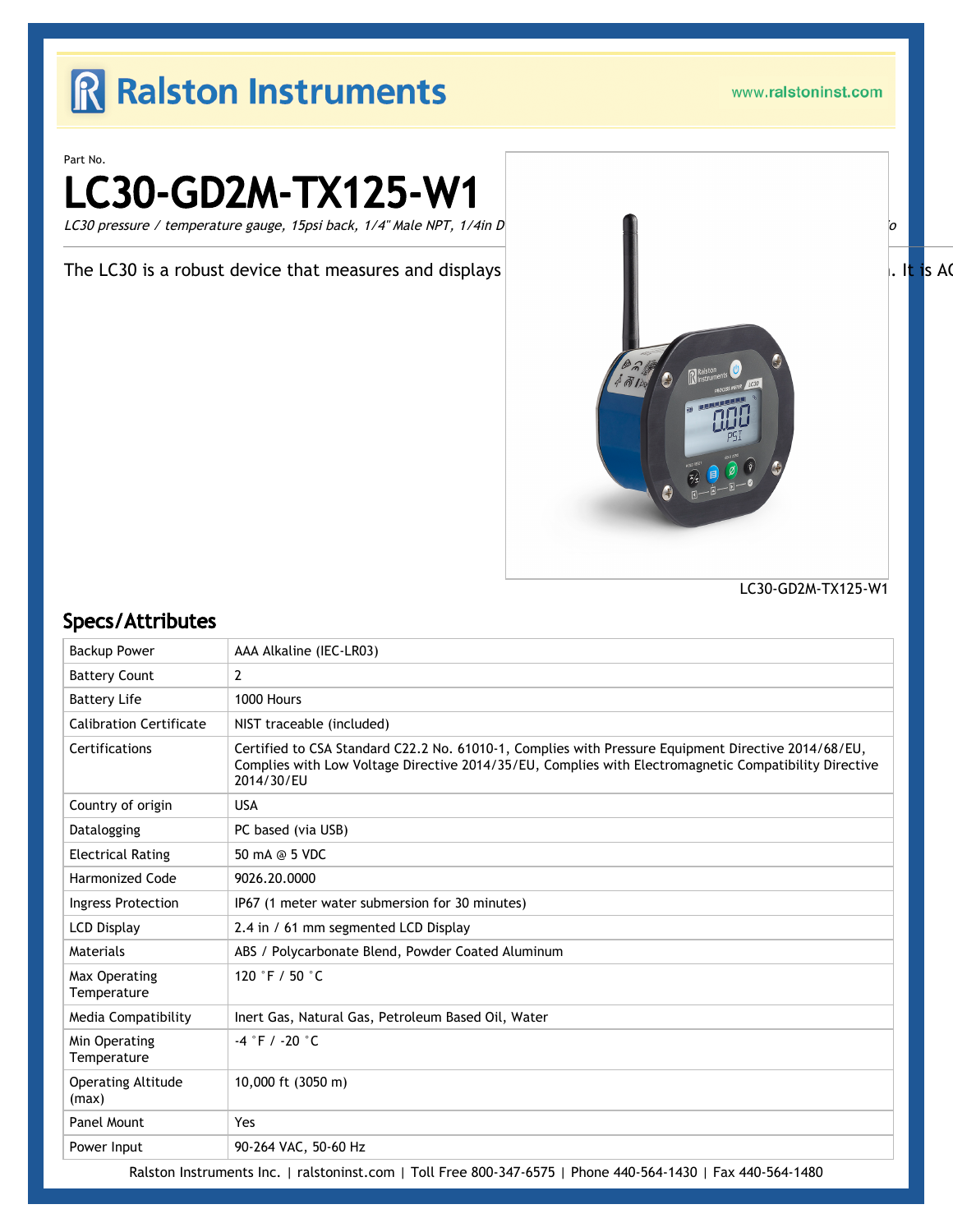## R Ralston Instruments

### Specs/Attributes

| <b>Primary Power</b>                  | <b>AC Mains Power</b>                                                                                       |
|---------------------------------------|-------------------------------------------------------------------------------------------------------------|
| <b>Process Connection</b><br>Location | Back mount                                                                                                  |
| <b>Protection Class</b>               | Pollution Degree 2 (UL / IEC 61010-1)                                                                       |
| Radio Approvals                       | FCC ID VW4A091732, IC ID 11019A-091732                                                                      |
| Radio Type                            | RI Wireless (Long Range)                                                                                    |
| <b>Relative Humidity</b>              | 0% to 90% (-10 to 35 $^{\circ}$ C), 0% to 70% (35 to 50 $^{\circ}$ C)                                       |
| Temperature<br>Compensation           | None                                                                                                        |
| <b>USB Connection</b>                 | USB (Micro B)                                                                                               |
| W1 Radio Installed                    | Yes                                                                                                         |
| <b>Wetted Materials</b>               | 316 Stainless Steel                                                                                         |
| Wireless Range                        | 330 ft / 100 m                                                                                              |
| <b>Connector End 1</b>                | 1/4" Male NPT (ASME B1.20.1)                                                                                |
| Weight                                | 12.6 oz / 355 grams                                                                                         |
| <b>Dimensions</b>                     | H: 1.75 in $(4.45 \text{ cm}) \times W$ : 3.4 in $(8.64 \text{ cm}) \times D$ : 4.1 in $(10.41 \text{ cm})$ |

#### Sensor A (Back)

| <b>Burst Pressure</b>              | 60 PSI / 4.1 bar / 410 kPa                                                                                                                                                                                                      |
|------------------------------------|---------------------------------------------------------------------------------------------------------------------------------------------------------------------------------------------------------------------------------|
| Accuracy - Pressure<br>Measurement | +/- 0.1% of Full Scale (ASME B40.100 Grade 4A/ISO Class 0.1)                                                                                                                                                                    |
| <b>Media Compatibility</b>         | Air, Alcohol, Antifreeze, Ethylene Glycol, Hydraulic Oil, Inert Gas, Mineral Oil, Natural Gas, Petroleum<br>Based Oil, Skydrol, Windshield washer fluid, Transmission fluid, Light motor oil, Ralston Calibration Oil,<br>Water |
| <b>Measurement Type</b>            | <b>Gauge Pressure</b>                                                                                                                                                                                                           |
| Max Pressure                       | 15 PSI / 1 bar / 100 kPa                                                                                                                                                                                                        |
| <b>Wetted Materials</b>            | 316 Stainless Steel                                                                                                                                                                                                             |
| <b>Engineering Units</b>           | atm, bar, cmH2O @4°C, inH2O @39°C, kPa, mbar, psi, inHg @39°F, kgf / cm^2, mmHg @0°C, Torr,<br>mmH2O @4°C, ftH2O @39°F, cmHg @ 0°C, oz / in^2                                                                                   |
| Sensor Type                        | <b>Pressure Sensor</b>                                                                                                                                                                                                          |
| <b>Wrench Size</b>                 | $7/8$ In<br>$23 \text{ mm}$                                                                                                                                                                                                     |
| Country of origin                  | <b>USA</b>                                                                                                                                                                                                                      |
| Max Storage<br>Temperature         | 165 °F / 75 $^{\circ}$ C                                                                                                                                                                                                        |
| Min Storage<br>Temperature         | $-40$ °F / $-40$ °C                                                                                                                                                                                                             |
| Max Operating<br>Temperature       | 120 °F / 50 °C                                                                                                                                                                                                                  |
| Min Operating<br>Temperature       | $-4$ °F / -20 °C                                                                                                                                                                                                                |
| <b>Process Connection</b>          | 1/4" Male NPT                                                                                                                                                                                                                   |

#### Sensor B (Back)

Ralston Instruments Inc. | [ralstoninst.com](https://www.ralstoninst.com) | Toll Free 800-347-6575 | Phone 440-564-1430 | Fax 440-564-1480